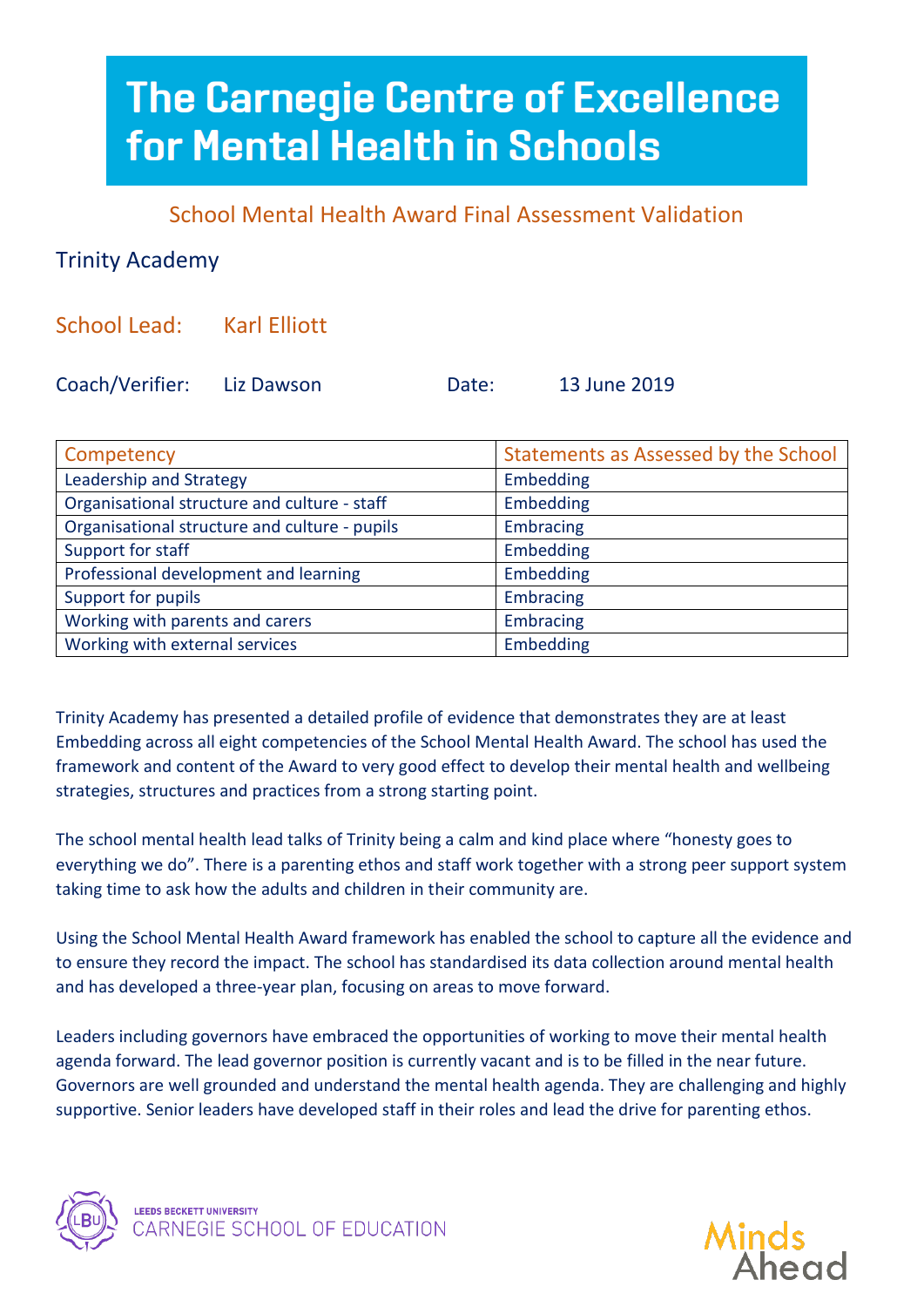In support of the pupils, the mental health champions are developing into designated parenting leaders. All these adults have mental health  $1<sup>st</sup>$  aid training and every child has a "go to person" with whom they can discuss issues. If required, they will refer on internally for targeted intervention. The impact of the work around mental health in support of the pupils has been beyond the expectations of the school. There has been a palpable change in the pupils, impacting on their lives and staff morale has risen as a result.

Peer support for staff and flexibility for part-time working and to attend events, where possible, outside work have had a positive impact on the staff. Returns to work are phased over four weeks or, where necessary, personalised over a longer period of time to meet the needs of the member of staff.

Another school has joined the trust recently and Trinity supporting the school in developing its resilience program and what makes a good friend. The school lead is studying for an MA and is researching school exclusions and their links to mental health as part of this.

I have no hesitation in concurring with the self-assessment made by the school and recommend that Trinity Academy more is awarded the Carnegie Centre of Excellence for Mental Health in Schools School Mental Health Award at Bronze level.

Liz Dawson Lead Coach/Verifier School Mental Health Award 13 June 2019



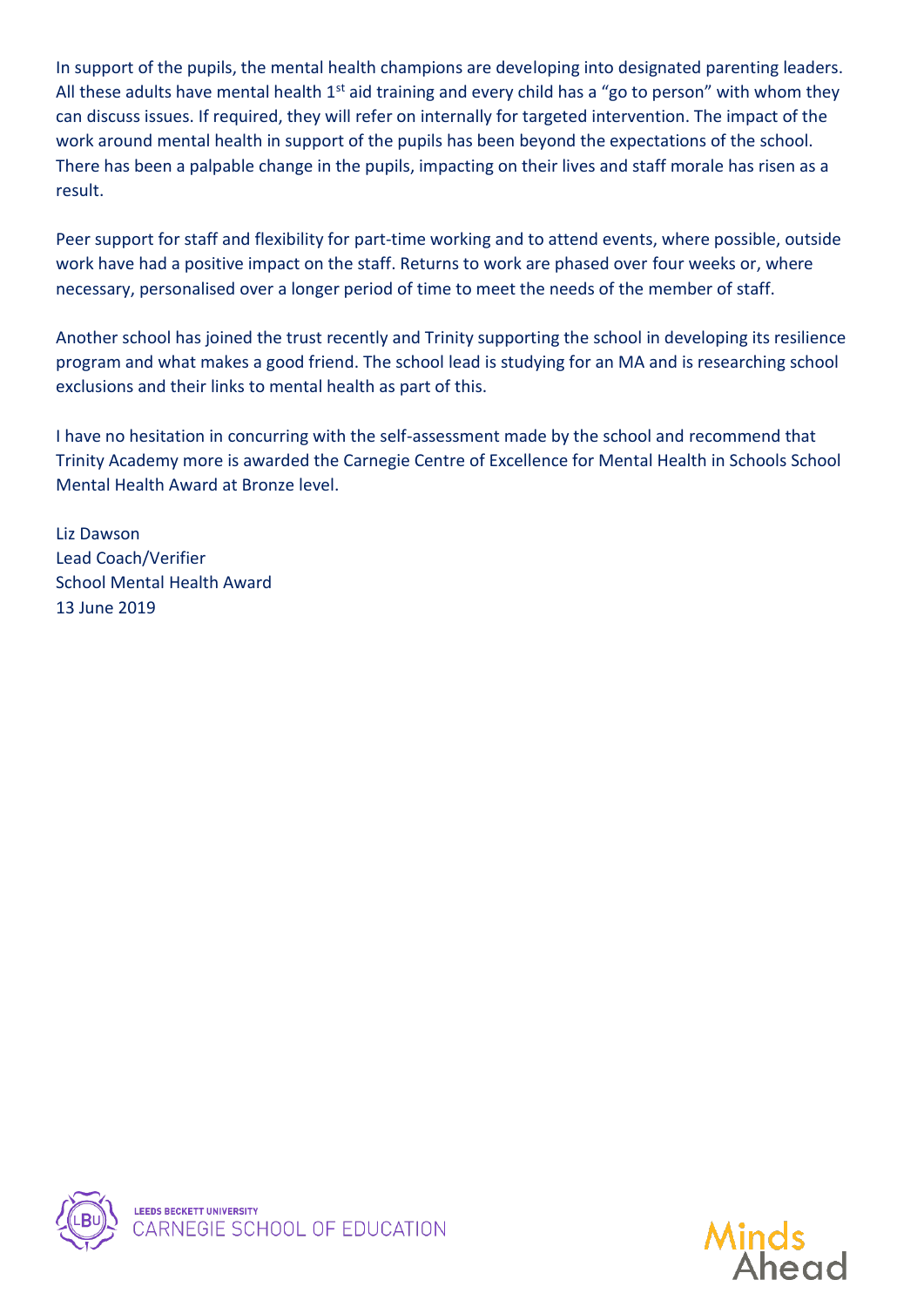## Competency profiles provided by the school

| Leadership and Strategy                                                                                                                                                                         | Embedding |
|-------------------------------------------------------------------------------------------------------------------------------------------------------------------------------------------------|-----------|
| The school has a named senior lead for mental health of pupils and staff                                                                                                                        | Υ         |
| The school has a named Governor for mental health of pupils and staff                                                                                                                           | Vacant    |
| Governors understand, embrace and lead the ethos and business case for a comprehensive mental<br>health and wellbeing approach within the school                                                | 3         |
| Governors hold school leaders to account for the mental health of staff and pupils                                                                                                              | 3         |
| Senior Leaders develop and implement the strategies and structures needed to improve mental health<br>in the school                                                                             | 3         |
| Staff have mental health as a core part of their job description and role requirements                                                                                                          | 3         |
| Leaders' performance management includes a focus relating to mental health                                                                                                                      | 3         |
| The school has a range of robust staff-focussed policies that support mental health which were<br>developed in consultation with all staff groups and leaders and approved by Governors         | 3         |
| The school has pupil-focussed policies that support good mental health that were developed in<br>consultation with staff, pupils and parents and approved by governors.                         | 3         |
| Senior leaders use regular reports and updates including data about the mental health of staff and<br>pupils to implement future actions, channel resources and commissioning external agencies | 3         |

| <b>Organisational Structure &amp; Culture - Staff</b>                                                                                                                                                     | Embedding |
|-----------------------------------------------------------------------------------------------------------------------------------------------------------------------------------------------------------|-----------|
| The school is a positive working environment where staff feel safe and supported to be and do their<br>best and to share concerns which affect their mental health                                        | 3         |
| Leaders regularly consult with a range of employees from across the school to gain informal and<br>formal feedback on stress-related issues and how to improve and support mental health and<br>wellbeing | 3         |
| Communication protocols are well established and adhered to e.g. restrictions on unnecessary<br>emailing in evenings, overnight and weekends                                                              | 2         |
| Workload expectations are made explicit and are well managed, such as marking & assessment, hours<br>in school, working at home                                                                           | 3         |
| Staff self-care is encouraged                                                                                                                                                                             | 3         |
| Senior leaders model the expectations they have of all staff to promote good mental health                                                                                                                | 3         |
| All staff in school are responsible for the health and wellbeing of themselves and promoting that of<br>others                                                                                            | 3         |
| The norms of professional dialogue are developed and positive language is modelled and used by all<br>staff                                                                                               | 3         |
| A culture of tolerance, trust and openness is developed                                                                                                                                                   | 4         |
| Stigma regarding mental health and support for individuals and groups is challenged                                                                                                                       | 3         |
| Job flexibility is supported where possible within a secure business case                                                                                                                                 | 3         |



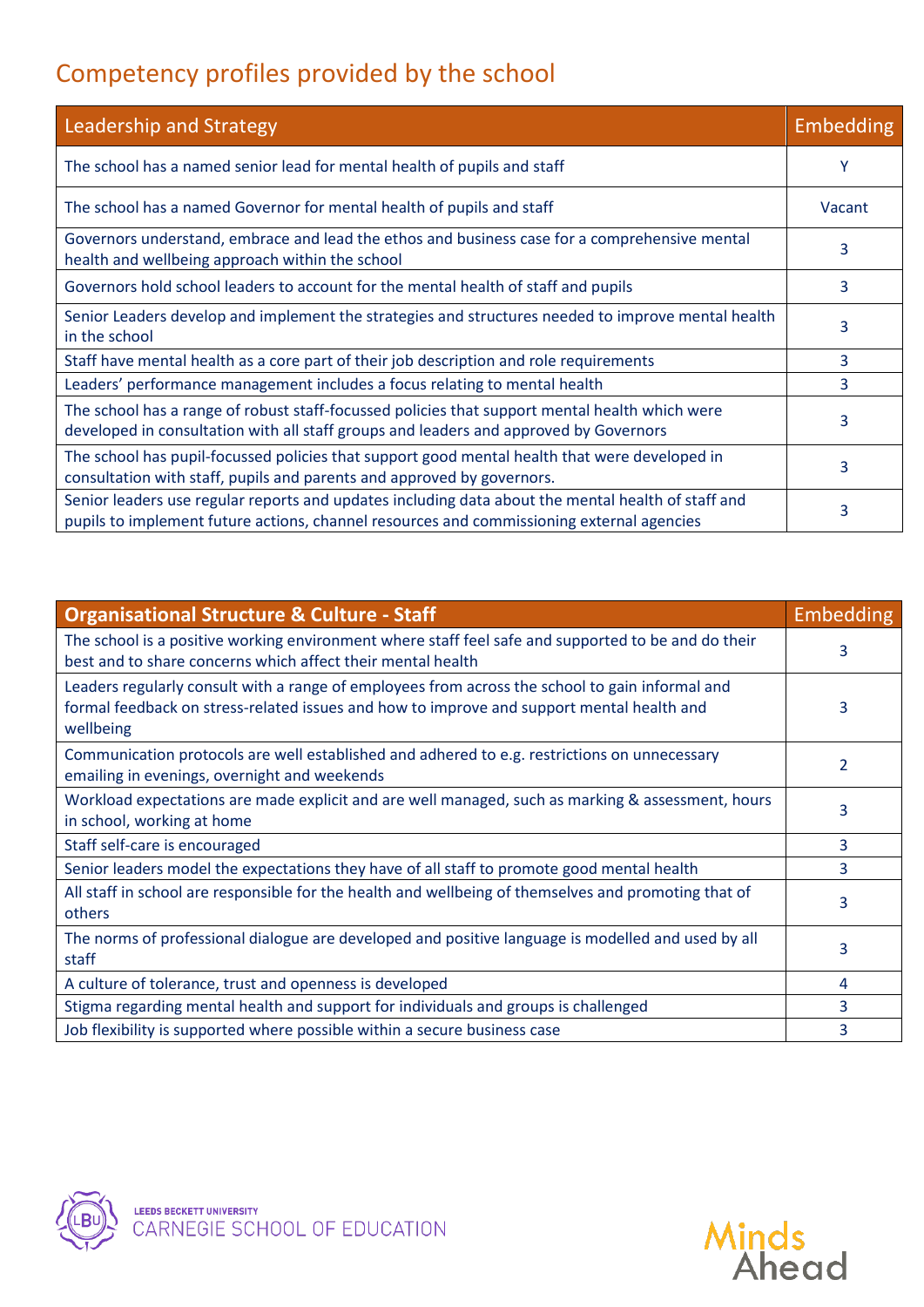| <b>Organisational Structure &amp; Culture - Pupils</b>                                                                                                                                                                  | <b>Embracing</b> |
|-------------------------------------------------------------------------------------------------------------------------------------------------------------------------------------------------------------------------|------------------|
| The school values, acknowledges and utilises knowledge and expertise of staff, parents and<br>professionals working with the school with regards to mental health and wellbeing                                         | 4                |
| Strategies that promote and develop mental health and wellbeing are embedded in the curriculum and<br>is designed to meet the needs of the pupils specific to their social and emotional needs and<br>developmental age | 4                |
| The school has clear strategies which are understood by pupils, school staff and parents to support<br>pupils whose mental health is a cause for concern                                                                | 4                |
| The school has clear strategies on how to support the mental health and wellbeing of pupils with<br>special educational needs, disabilities, disadvantaged and vulnerable children                                      | 4                |
| The school ensures that pupils expressing concerns are listened to                                                                                                                                                      | 4                |
| The school has clear pathways and provisions available to discuss mental health concerns, managing<br>student difficulties and create strategies with follow ups                                                        | 4                |
| Talk about mental health is normalised, any stigma is challenged by creating a culture of empathy and<br>openness through an ongoing forum of discussion and exploration                                                | 4                |
| The school promotes of positive and healthy relationships amongst pupils, staff and with parents                                                                                                                        | 4                |
| Pupils are engaged through encouraging pupil voice, authentic involvement in learning, decision<br>making and peer-led approaches.                                                                                      | 4                |

| <b>Support for Staff</b>                                                                                                                                               |  |
|------------------------------------------------------------------------------------------------------------------------------------------------------------------------|--|
| A comprehensive staff health and wellbeing offering supports staff mental health                                                                                       |  |
| The school consistently works towards reducing the stressors that affect staff mental health                                                                           |  |
| School has clear pathways to staff support which are understood by all colleagues                                                                                      |  |
| Access to coaching and counselling is available and encouraged where deemed helpful                                                                                    |  |
| Staff are encouraged and supported to establish and participate in activities that foster good mental<br>health and wellbeing, based on sound evidence of their impact |  |
| Successes are regularly acknowledged and celebrated                                                                                                                    |  |



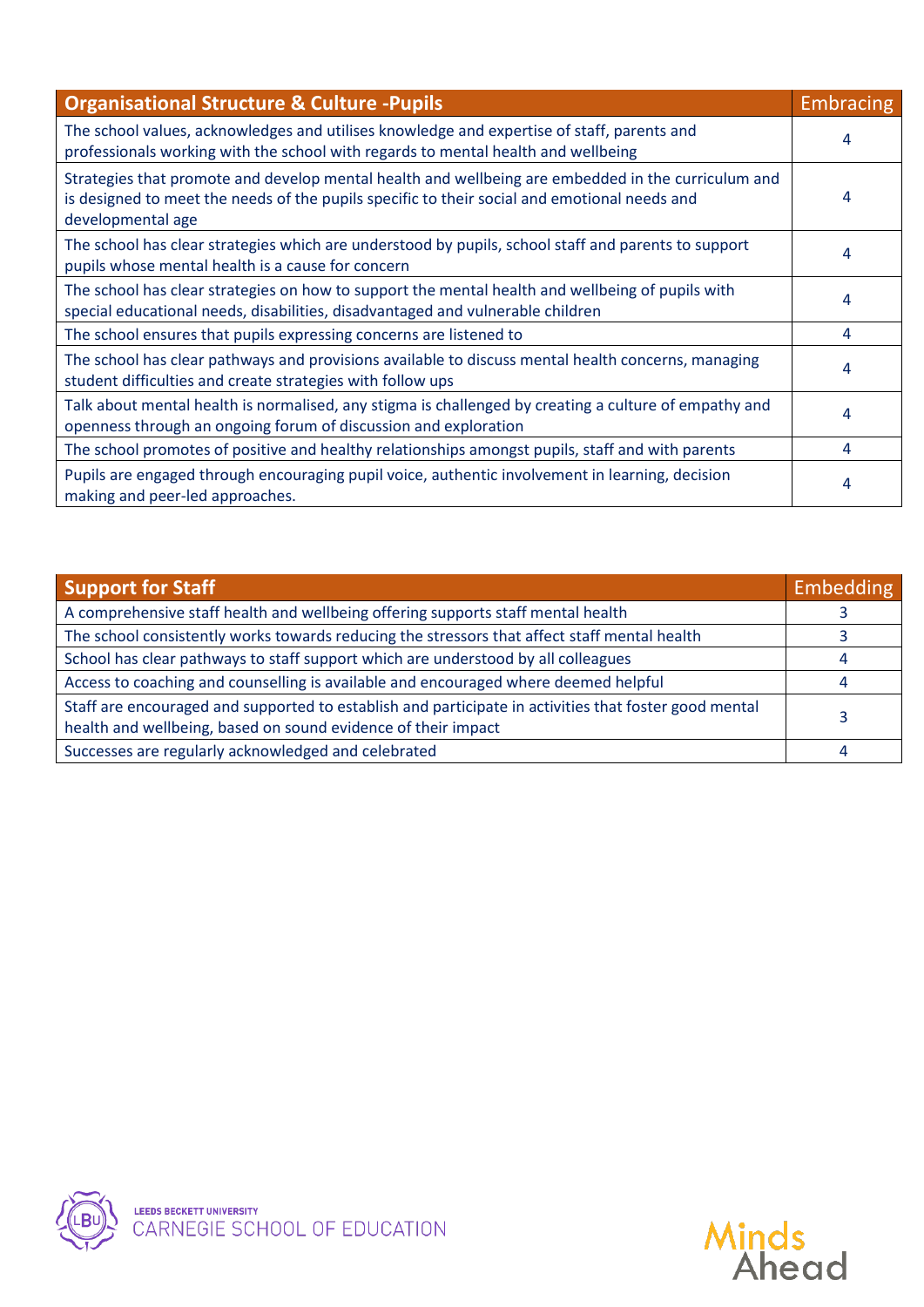| <b>Professional Development &amp; Learning</b>                                                                                                                                                                                       | <b>Embedding</b> |
|--------------------------------------------------------------------------------------------------------------------------------------------------------------------------------------------------------------------------------------|------------------|
| The school has a proportion of staff trained in Mental Health First Aid for adults appropriate to the<br>size of the staff cohort                                                                                                    | $\overline{2}$   |
| The school lead for mental health and other key staff are trained in evidence-based, and preferably<br>professionally accredited mental health and wellbeing training, appropriate to the age group of the<br>pupils in their school | 4                |
| The school's named Governor for mental health has training which develops understanding of mental<br>health and wellbeing in schools for pupils and staff and the role of the Governing Body in supporting<br>good mental health     | 3                |
| All Governors access professional development opportunities to develop their understanding skills in<br>mental health linked to the role of the Governing Body                                                                       | 3                |
| Staff CPD relating to pupil and staff mental health is aligned to clearly defined, expected outcomes<br>which set out the mental health requirements for their role                                                                  | 4                |
| All staff access professional development opportunities to develop their skills in pupil mental health<br>and wellbeing                                                                                                              | 3                |
| Staff are able to develop their understanding and practice in adult mental health, wellbeing and self-<br>care through effective CPD opportunities and act as role models for pupils                                                 | 4                |
| Staff have access to information and have the opportunities to develop their practice in relation to<br>new challenges posed by information technology and social media such as cyber bullying                                       | 4                |
| All teaching and associate staff have been trained and have a broad understanding of mental health<br>issues and promoting wellbeing in pupils appropriate to the age of the children in the school                                  | 4                |
| NQTs and all new staff complete an induction programme which ensures they have the understanding<br>and skills expected of all staff in the school with regards to mental health                                                     | 4                |
| All staff mental health CPD is underpinned by evidence and expertise, aligned to DfE CPD standards                                                                                                                                   | 4                |
| Staff feel supported to take forward any new learning from training into their practice                                                                                                                                              | 4                |



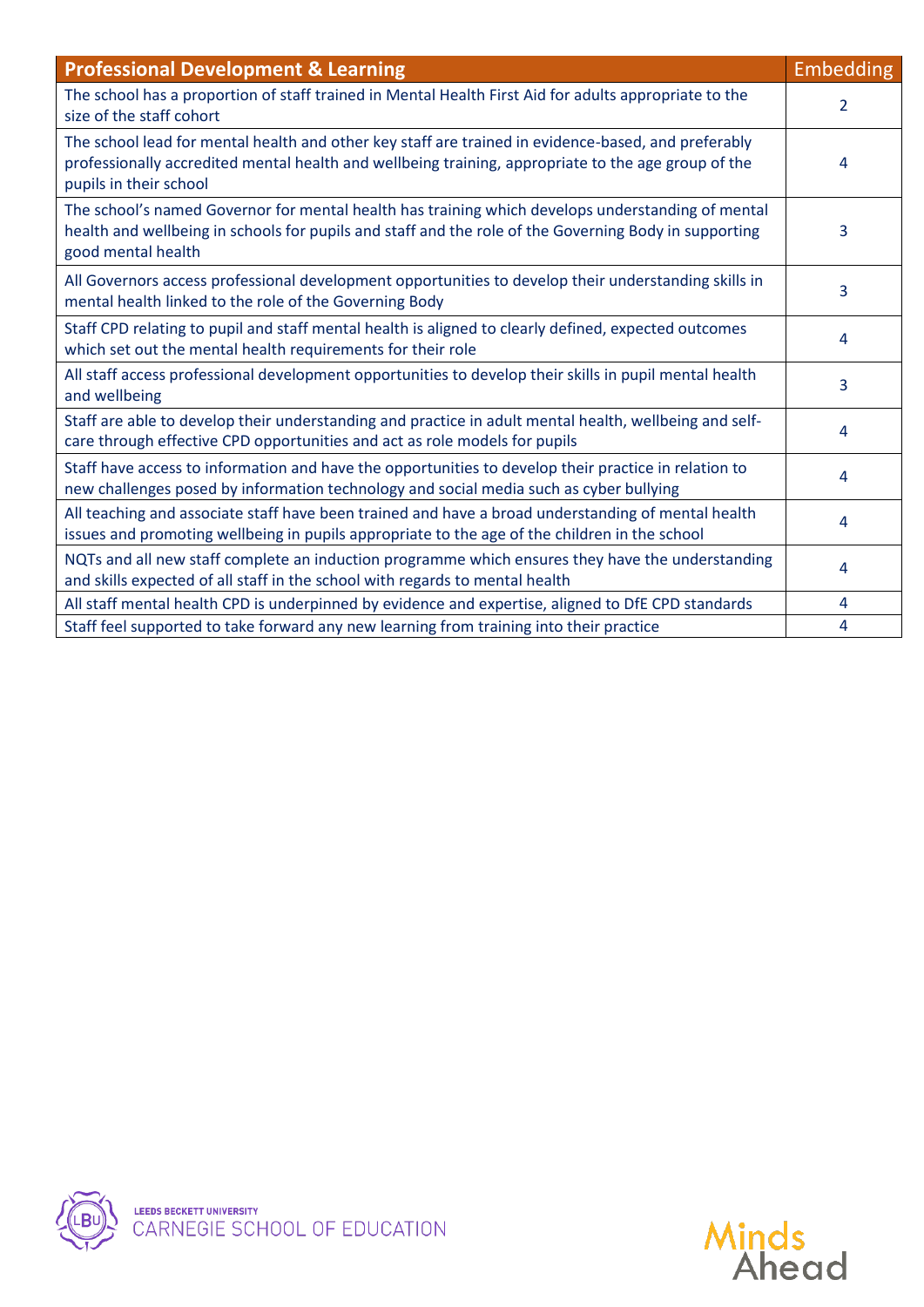| <b>Support for Pupils</b>                                                                                                                                                                                                                                                                                                                                                                                                                                                    | <b>Embracing</b> |
|------------------------------------------------------------------------------------------------------------------------------------------------------------------------------------------------------------------------------------------------------------------------------------------------------------------------------------------------------------------------------------------------------------------------------------------------------------------------------|------------------|
| Mental health and wellbeing are embedded in the curriculum with supporting activities including<br>assemblies, focus days, lessons and other events where mental health, wellbeing, social and emotional<br>skills, attitudes and values are explicitly taught by well trained and enthusiastic teachers using positive,<br>experiential and interactive methods and resources. This learning is integrated into the mainstream<br>processes of school life                  | 4                |
| Pupil wellbeing is developed through implicit methods of teaching and learning such as: emotional<br>literacy, character strengths, values, virtues, resilience and self awareness                                                                                                                                                                                                                                                                                           | 4                |
| Relationships within the school are positive providing a nurturing, safe and supportive environment<br>which creates a sense of belonging for pupils                                                                                                                                                                                                                                                                                                                         | 4                |
| Pupils understand and can express a range of emotions and are able to share their emotions and ask<br>for help to support their emotional awareness                                                                                                                                                                                                                                                                                                                          | 4                |
| Pupils feel able to disclose incidence of bullying and any form of discriminatory behaviours, they feel<br>their worries and concerns are heard, respected and taken seriously by staff                                                                                                                                                                                                                                                                                      | 4                |
| Staff respond wisely to 'difficult' behaviour, both responding actively with clear consequences and also<br>understanding its deeper roots, taking opportunities to model and teach positive alternatives                                                                                                                                                                                                                                                                    | 4                |
| Pupils know how to ask for support and this is followed up by staff                                                                                                                                                                                                                                                                                                                                                                                                          | 4                |
| There are clear internal referral procedures, understood by all staff, to ensure timely and appropriate<br>support is sourced and accessed for pupils in need                                                                                                                                                                                                                                                                                                                | 4                |
| Evidence based mental health support services are provided and accessed which draw on a sound<br>understanding of child and adolescent development, such as: drop ins, mentoring, coaching,<br>counselling, pastoral support, mindfulness, self-awareness, empathy and resilience building<br>interventions and wellbeing skills workshops group, peer support, mindfulness, self-awareness,<br>empathy and resilience building interventions and wellbeing skills workshops | 4                |
| Where pupils experience mental health difficulties, clear plans and pathways to specialist support exist,<br>using a coherent teamwork approach, including in the involvement of outside agencies such as CAMHS,<br>school nurse or GP. Help is rooted within the school environment                                                                                                                                                                                         | 4                |
| Displays and posters provide various information on evidence based mental health support and how to<br>improve wellbeing such as self-help booklets, library books and other media resources                                                                                                                                                                                                                                                                                 | 4                |
| Effective early intervention support is provided and evaluated                                                                                                                                                                                                                                                                                                                                                                                                               | 4                |
| Physical activity and relaxation activities are on offer that improve wellbeing                                                                                                                                                                                                                                                                                                                                                                                              | 4                |
| If peer mentoring is used, those who serve as peer mentors have training and a support structure<br>which they can use if needed                                                                                                                                                                                                                                                                                                                                             | 3                |
| Pupils are involved in the design of mental health and wellbeing initiatives and are encouraged to give<br>feedback and provide new ideas                                                                                                                                                                                                                                                                                                                                    | 4                |
| Achievements and successes of students are recognised and celebrated                                                                                                                                                                                                                                                                                                                                                                                                         | 3                |